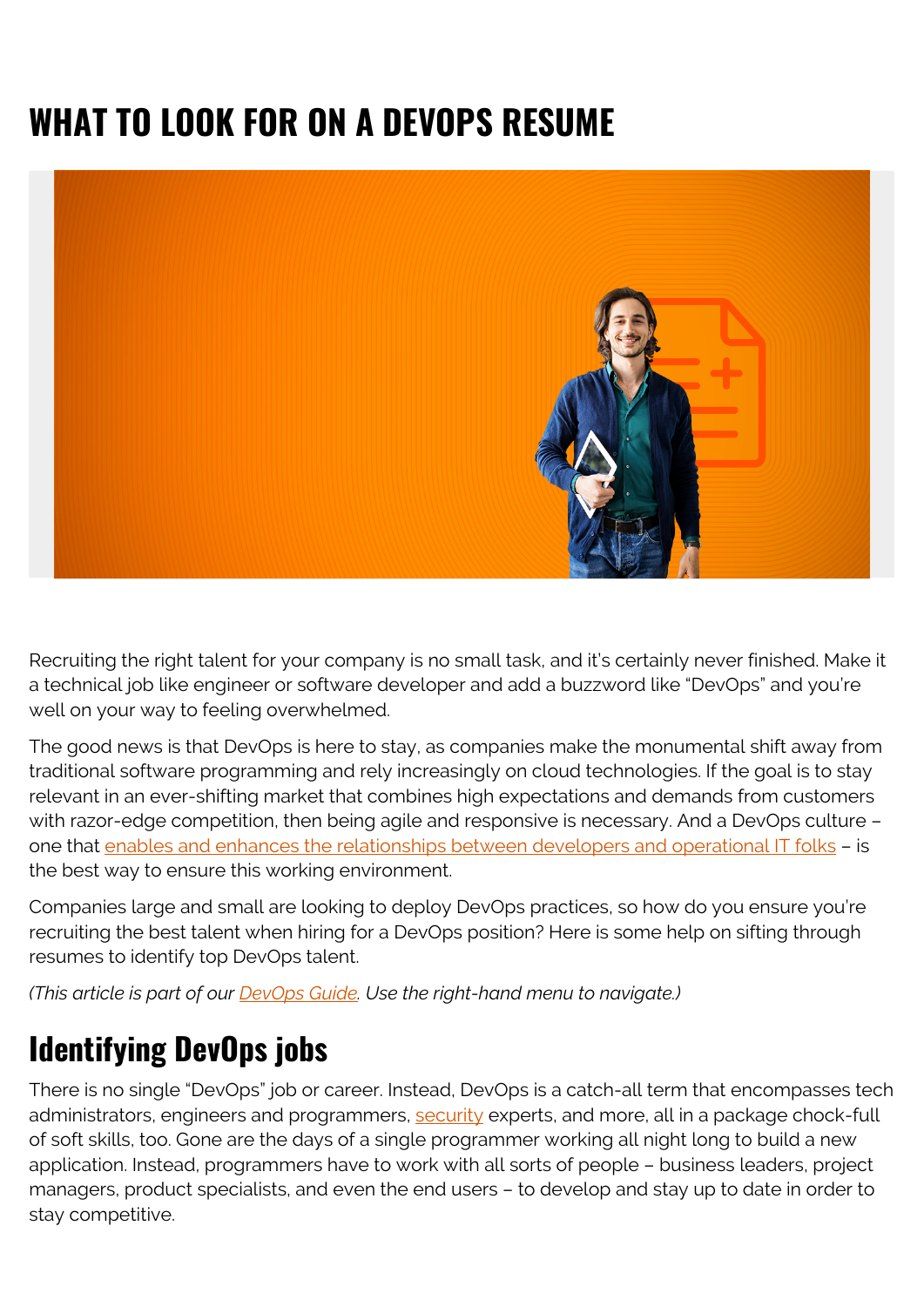DevOps is on the rise. In 2018, DevOps roles were the [most heavily recruited technology jobs on](https:/business.linkedin.com/content/dam/me/business/en-us/talent-solutions/cx/2018/pdf/33-most-recruited-jobs.pdf) [LinkedIn](https:/business.linkedin.com/content/dam/me/business/en-us/talent-solutions/cx/2018/pdf/33-most-recruited-jobs.pdf), the leading professional social media network. Of course, DevOps isn't a single job or opportunity, but more of an approach that can be applied to a range of techy jobs and career paths.

## **Identifying best skills on a DevOps resume**

One skill in particular doesn't make or break a DevOps engineer. Instead, a successful DevOps candidate will offer a variety of hard and soft skills that embrace a DevOps approach. DevOps roles increasingly interface not only with tech folk, but with non-tech positions as well, to align technology with business needs, so soft skills are being encouraged alongside hard, technical skills.

Here are the best skills to look for:

- **Linux server administration experience.** Because most DevOps teams use Linux in their tech stack, an ideal candidate will have a few years' experience in Linux itself. Of course, some candidates may have Windows or other server admin experience, looking to switch to Linux via certification exams, but in this case, hands-on experience really is best. Determining a candidate's experience level can be tricky, but prepare early by brainstorming with your existing team to develop a strong question or two around filesystem permissions, database server configuration, and other major issues in production workloads. You could ask candidates about fixing 503 errors in newly-deployed production code or how to prevent increased latency when migrating database workloads to new servers.
- **Development experience.** A good DevOps advocate need not have been a dedicated programmer or developer, but some basic knowledge can go far to minimize the differences between traditional developers and sysadmins. Look for a candidate who knows where PHP code lives, what it looks like, and who's responsible for it. Likewise, a candidate who understands the filesystem can smooth communications in a DevOps environment.
- **Communication skills.** Bridging gaps and improving the relationship between Dev and Ops folks are the purposes of DevOps. Without intrapersonal communication, both with tech and non-tech folk, you'll fail. Ideal candidates have strong tech and non-tech communication skills, both verbally and written.
- **Cloud-hosting experience.** Cloud technology is in its infancy and it will likely take up even more space for all companies in the coming years. A top DevOps hire will understand the platforms you deploy – particularly big ones like AWS, Google, and Microsoft. Look for a candidate who has fundamental understanding of how clouds host apps. At a higher level, you can seek talent with a certification in the specific clouds you're already using, so the learning curve can be tailored to your company and less on the tech involved.
- **Security standards experience.** Software development in DevOps environments moves quickly, so you don't have time to push security off till "later" – it must be baked into every release, right from the get-go. Look for candidates who are familiar with specific data security standards like [PCI-DSS](https://www.pcisecuritystandards.org/pci_security/) (Payment Card Industry Data Security Standard), [PII](https://www.gsa.gov/reference/gsa-privacy-program/rules-and-policies-protecting-pii-privacy-act) (Personally Identifiable Information), and **FIPS** (Federal Information Processing Standards).
- **Automation experience.** At the heart of DevOps is continuous integration, something that automation can support in spades. You'll want a candidate who can understand and implement automation, but who also knows that automation is not a be-all-end-all, but rather a [delicate](https://techbeacon.com/devops/devops-automation-best-practices-how-much-too-much) [balance specific to your business needs](https://techbeacon.com/devops/devops-automation-best-practices-how-much-too-much). Determining that balance will require a holistic approach to both the technology available but, more so, to the long-term business goals that the technology is meant to address.